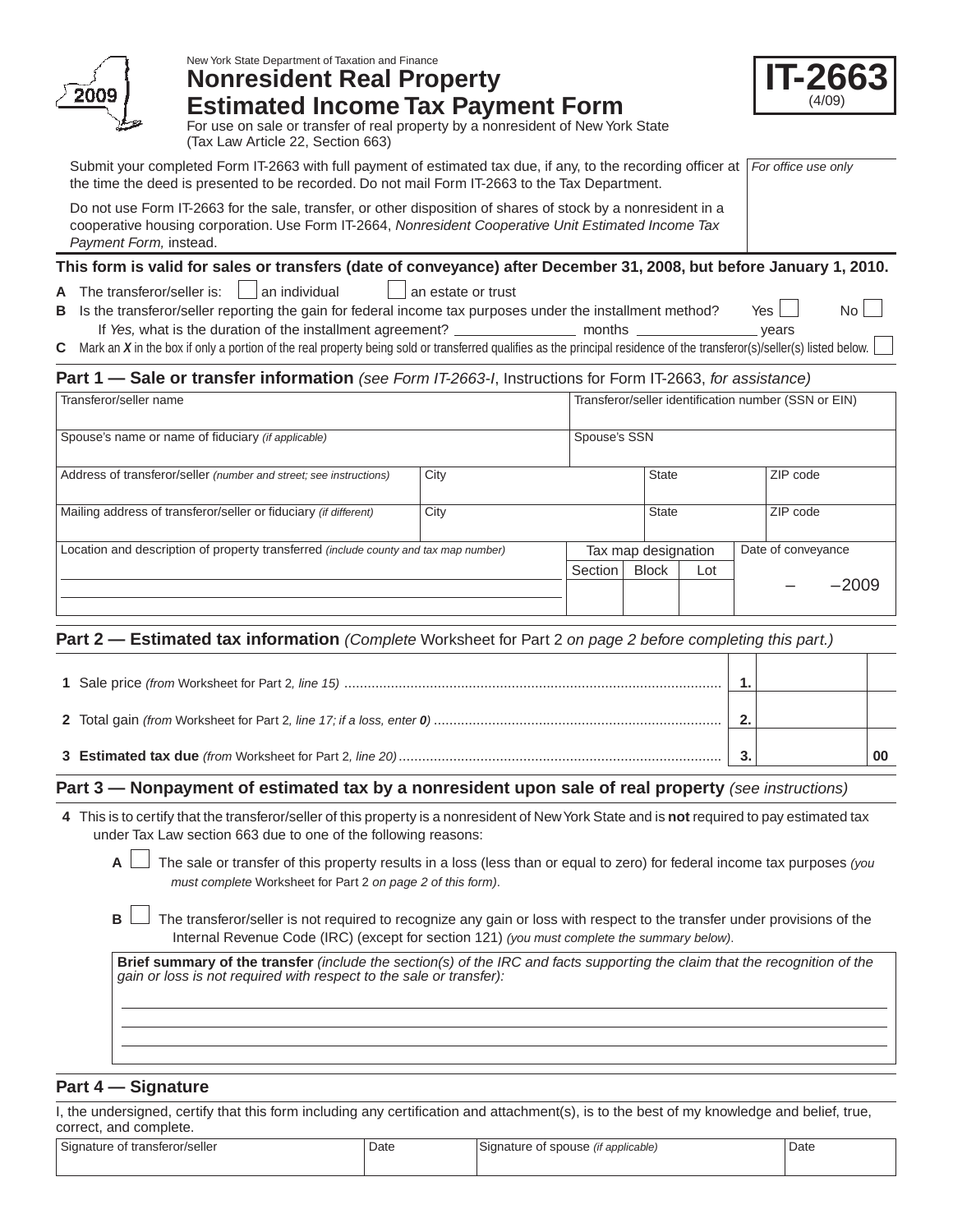### **Worksheet for Part 2**

Use this worksheet to compute your gain or loss on the sale or transfer of the real property. The gain or loss is computed in the same manner as for federal income tax purposes. For more information, see federal Publication 523, *Selling Your* 

*Home*; Publication 544, *Sales and Other Dispositions of Assets*; and Publication 551, *Basis of Assets*. These publications are available on the Internal Revenue Service's Web site at *www.irs.gov.*

#### **Computation of cost or other basis**

|                                                                                                              |      |  | 5.  |  |
|--------------------------------------------------------------------------------------------------------------|------|--|-----|--|
| Increases to basis:                                                                                          |      |  |     |  |
|                                                                                                              | - 6. |  |     |  |
|                                                                                                              |      |  |     |  |
| 8 Other (explain)   2000   2000   2010   2010   2010   2010   2010   2010   2010   2010   2010   2010   2010 | - 8. |  |     |  |
|                                                                                                              |      |  | 9.  |  |
|                                                                                                              |      |  | 10. |  |
| Decreases to basis:                                                                                          |      |  |     |  |
|                                                                                                              |      |  |     |  |
| 12 Other (explain)<br><u> 1989 - Johann Stein, fransk politik (d. 1989)</u>                                  | 12.  |  |     |  |
|                                                                                                              |      |  | 13. |  |
|                                                                                                              |      |  | 14. |  |
|                                                                                                              |      |  |     |  |

#### **Gain or loss**

|                  |                                                                                                                      | 15.   |  |
|------------------|----------------------------------------------------------------------------------------------------------------------|-------|--|
|                  |                                                                                                                      | ີ 16. |  |
| 17 <sup>17</sup> | Total gain or loss: Subtract line 16 from line 15. If the amount is a gain (greater than zero), enter here, on the   |       |  |
|                  | front page, Part 2, line 2, and continue with line 18. If the amount is a loss (less than or equal to zero), enter 0 |       |  |
|                  | here, on line 20 below, and on the front page, line 2. Complete Part 2, Part 3, and Form IT-2663-V on page 3.    17. |       |  |

#### **Estimated tax due**

| <b>18.</b> Enter the gain from line 17 (if only a portion of the gain from line 17 is subject to tax, see instructions below)  [18.] |       |       |
|--------------------------------------------------------------------------------------------------------------------------------------|-------|-------|
|                                                                                                                                      | ່ 19. | .0897 |
| 20 Estimated tax due (Multiply line 18 by line 19, and round to the nearest whole dollar; enter here and on the front page,          |       |       |
| Part 2, line 3. Complete Form IT-2663-V, Nonresident Real Property Estimated Income Tax Payment Voucher, on page 3. ) 20.            |       | 00    |

### **Specific instructions for Worksheet for Part 2**

**Note:** See Form IT-2663-I, *Instructions for Form IT-2663*, for complete instructions.

**Lines 5 through 17 — Multiple transferors/sellers:** Enter the total purchase price, adjustments to basis, and sale price to determine the total gain (or loss) on the real property. See *Line 18* below for allocation of the gain.

**Line 18 —** Enter the gain (or portion of the gain) from line 17 that will be reported on your federal income tax return for 2009.

- **If only a portion of the property is located inside New York State**, enter the gain allocated to the portion of the property located inside New York State. Attach a statement to Form IT-2663 showing how you computed the allocation.
- **If only a portion of the property qualifies as your principal residence**, enter the gain allocated to the portion of the property that did **not** qualify as your principal residence and will be reported on your federal income tax return for 2009. Attach a statement to Form IT-2663 showing how you computed the allocation.
- **If two or more persons transfer or sell the real property**, allocate the total gain on the property among the

transferors/sellers in the same manner as the gain is allocated for federal income tax purposes. Attach a statement to Form IT-2663 showing each transferor's/seller's name, SSN or EIN, address, and share of the gain.

- **If the gain is being reported as an installment sale**, enter the amount of gain that you (and your spouse, if applicable) will be reporting on your 2009 federal income tax return.
- **A nonresident estate or trust** must enter the amount of the gain, without regard to any distributions, from line 17.

**Line 19 —** When computing tax due on the gain from the transfer or sale of the real property, you must use the tax rate equal to the highest rate of tax for the tax year as set forth in the Tax Law section 601. For tax year 2009 that rate is 8.97% (.0897).

**Line 20 —** This is the amount of your required estimated tax payment. Enter this amount on the front page, Part 2, line 3 and as your estimated tax payment on Form IT-2663-V on page 3. You must complete Form IT-2663-V, even if there is no payment of estimated personal income tax due.